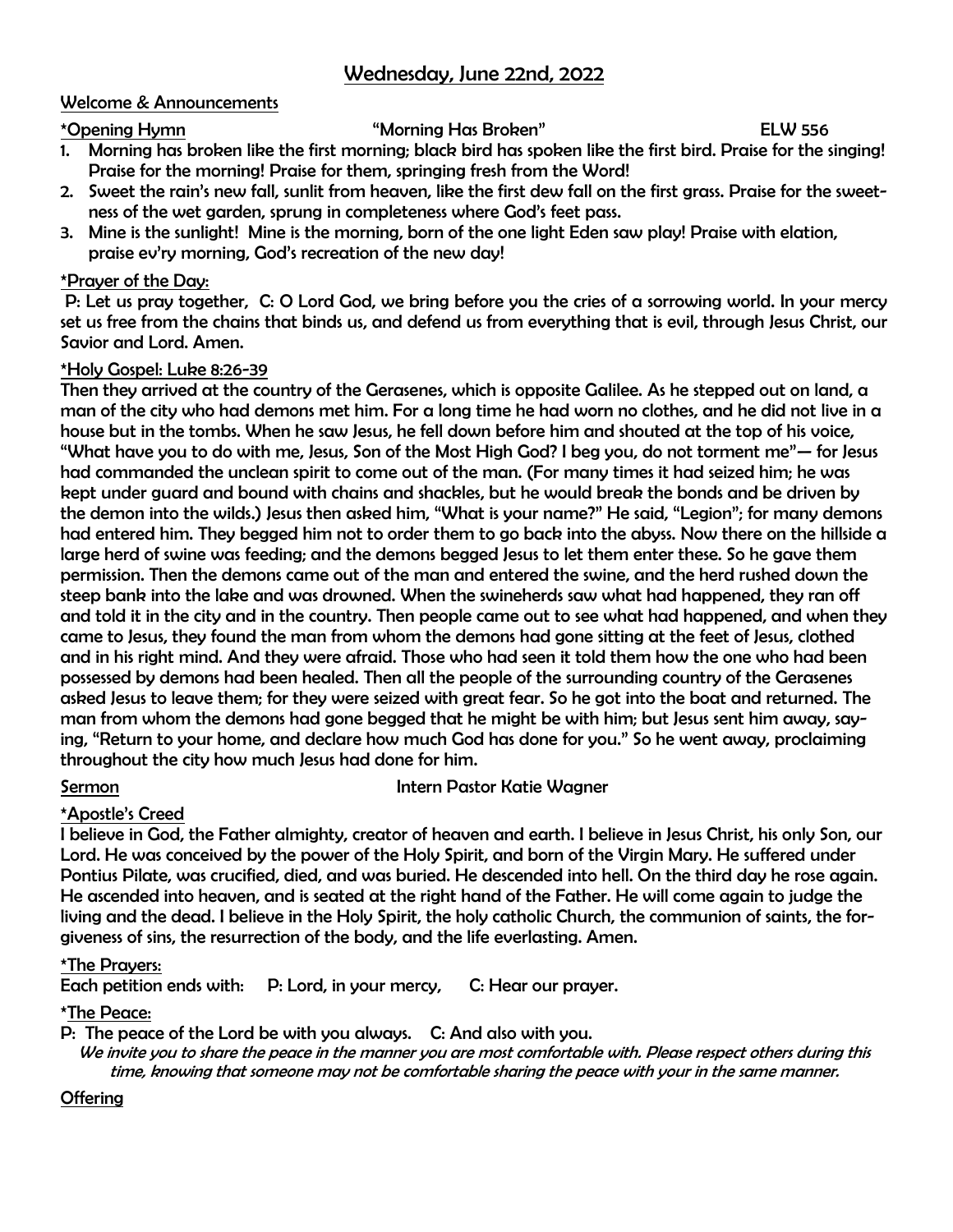# Offertory Prayer:

P: Let us pray. Merciful Father,

C: we offer with joy and thanksgiving what you have first given us-ourselves, our time, and our possessions, signs of your gracious love. Receive them for the sake of him who offered himself for us, Jesus Christ our Lord. Amen.

#### \*The Lord's Prayer:

Our Father, who art in heaven, hallowed be thy name. Thy kingdom come, thy will be done, on earth as it is in heaven. Give us this day our daily bread; and forgive us our trespasses as we forgive those who trespass against us; and lead us not into temptation, but deliver us from evil. For thine is the kingdom, and the power, and the glory, forever and ever. Amen.

#### \*Benediction and Sending

P: May the Lord bless you and keep you. May the Lord's face shine upon you and be gracious to you. May the Lord look upon your with favor and give you peace, in the name of the Father and of the Son, and of the Holy Spirit. C: Amen.

P: Go in peace to love and serve the Lord. C: THANKS BE TO GOD!

\*Closing Hymn "Crown Him with Many Crowns" ELW 855

- 1. Crown him with many crowns, the Lamb upon his throne; hark, how many heav'nly anthem drowns all music but its own. Awake, my soul, and sing of him who died for thee, and hail him as thy matchless king through all eternity.
- 2. Crown him the virgin's Son, the God incarnate born, whose arm those crimson trophies won which now his brow adorn; fruit of the mystic rose, yet of that rose the stem, the root whence mercy ever flows, the babe of Bethlehem.
- 3. Crown him the Lord of love– behold his hands and side, rich wounds, yet visible above, in beauty glorified. No angels in the sky can fully bear that sight, but downward bend their burning eyes at mysteries so bright.
- 4. Crown him the Lord of life, who triumphed o'er the grave and rose victorious in the strife for those he came to save. His glories now we sing, who died and rose on high, who died, eternal life to bring, and lives that death my die.

Postlude

# ANNOUNCEMENTS

#### Blood Drive- June 27th Noon-6pm

Pastor Brad will be on vacation from June 20<sup>th</sup>-July 5<sup>th</sup>. Please call Katie or the office if you have a pastoral emergency.

Baby Care Kits so if you are going to any thrift sales we can use sleepers or gowns, hooded sweatshirts, sweaters, jackets, baby socks, t-shirts, all size 6 months to 24 months.

Summer Fellowship We need fellowship servers starting on June 12<sup>th</sup>. Please see the sign-up sheet in the Narthex to serve!

Summer Cake Walk The Women of Trinity take over the Cake Walk in the summer to help fund their ministries! See the sign-up on the table in the Narthex!

Personal Care Kit Donations are being collected by the youth for their mission trip to Nashville. Items to include are: men's/women's socks, travel size toothpaste, toothbrushes, combs, travel size hand sanitizer, travel size shampoo, and soap. Please bring items to the church by July 21st. Thank You!

Women of Trinity are collecting Personal Care Kits for Lutheran World Relief. They are asking for donations of: Light weight bath size towels (dark color preferred) 20"x40" or 27"x52", Bars of soap, Adult size toothbrushes, combs, and nail clippers, attached file optional.